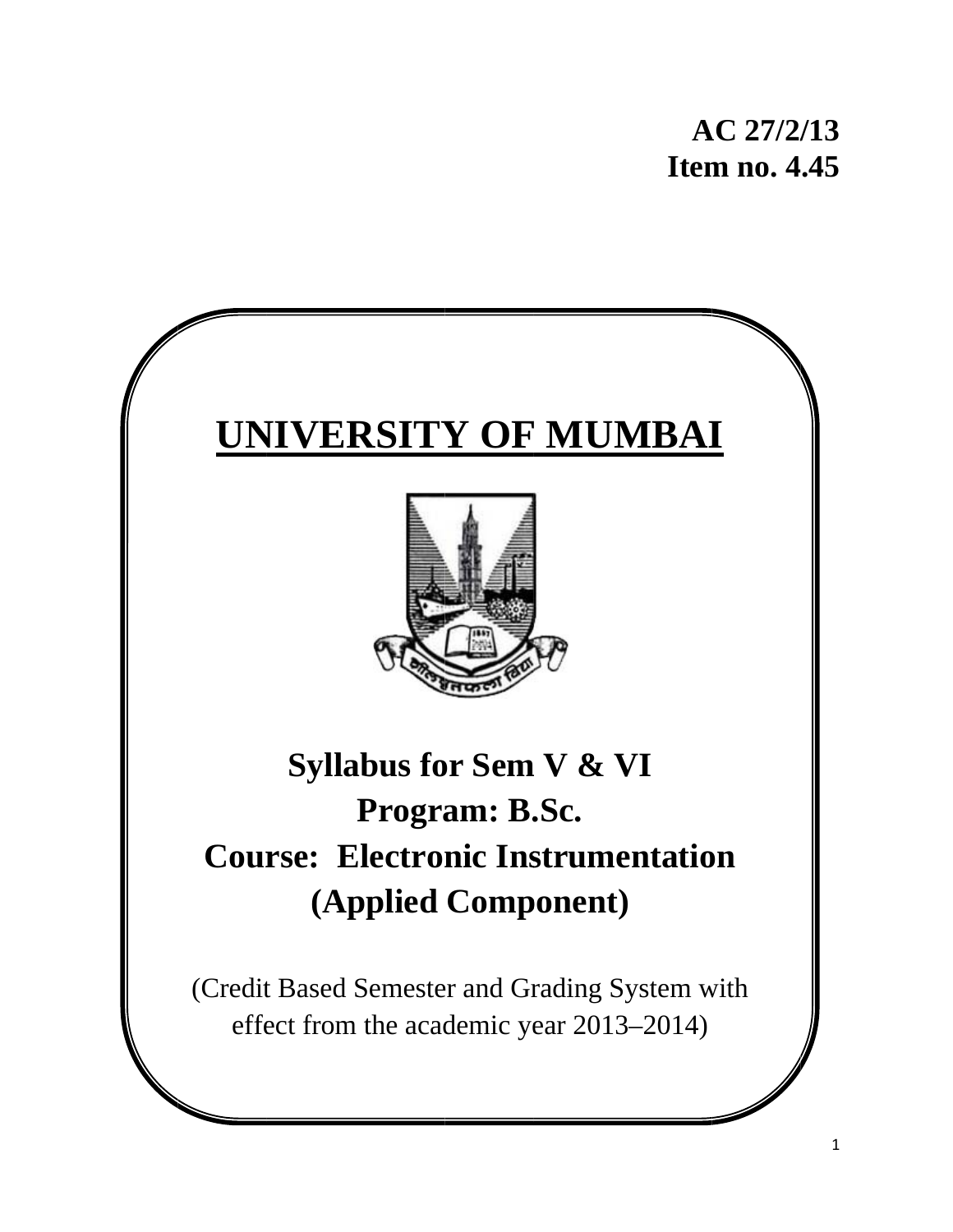| <b>USACEI501</b> | <b>Analog Circuits and Instruments</b> |                                                           | No of<br><b>Credits</b> | Lectures/W<br>eek |
|------------------|----------------------------------------|-----------------------------------------------------------|-------------------------|-------------------|
|                  |                                        | Electronic Components, Transducers<br>and Display Devices |                         |                   |
| <b>Units</b>     | П                                      | <b>Measuring Instruments</b>                              | $\mathbf{2}$            |                   |
|                  | Ш                                      | Signal Generation and Signal<br>Conditioning              |                         |                   |
|                  | IV                                     | Power Supplies                                            |                         |                   |

#### **SEMESTER V Theory**

## **Practicals**

|     | .                               |  |
|-----|---------------------------------|--|
| E T | Analog Circuits and Instruments |  |

## **SEMESTER VI**

#### **Theory**

| <b>USACEI601</b> | Digital Electronics, Microprocessor and its<br>applications, Programming in $C++$ |                                                                         | No of<br><b>Credits</b> | <b>Lectures/W</b><br>eek |
|------------------|-----------------------------------------------------------------------------------|-------------------------------------------------------------------------|-------------------------|--------------------------|
| <b>Units</b>     |                                                                                   | Digital Electronics                                                     | $\mathbf{2}$            |                          |
|                  | $\mathbf H$                                                                       | 8085 Microprocessor and Basic<br><b>Assembly Language Programming-I</b> |                         |                          |
|                  | Ш                                                                                 | <b>Basic Assembly Language</b><br>Programming-II and 8255 PPI           |                         |                          |
|                  | IV                                                                                | Basic Concepts of Object Oriented<br>Programming and $C++$              |                         |                          |

| <b>Practicals</b> |                                                                                   |  |  |
|-------------------|-----------------------------------------------------------------------------------|--|--|
| <b>USACEI6P1</b>  | Digital Electronics, Microprocessor and its<br>applications, Programming in $C++$ |  |  |

The revised syllabus under the credit based grading system in the subject of Electronic Instrumentation (Applied Component) for Third Year B.Sc. Physics (Single/Twin major subject) will be implemented from the academic Year 2013-14.

 The scheme of examination in the subject of Electronic Instrumentation (Applied Component) will be as follows: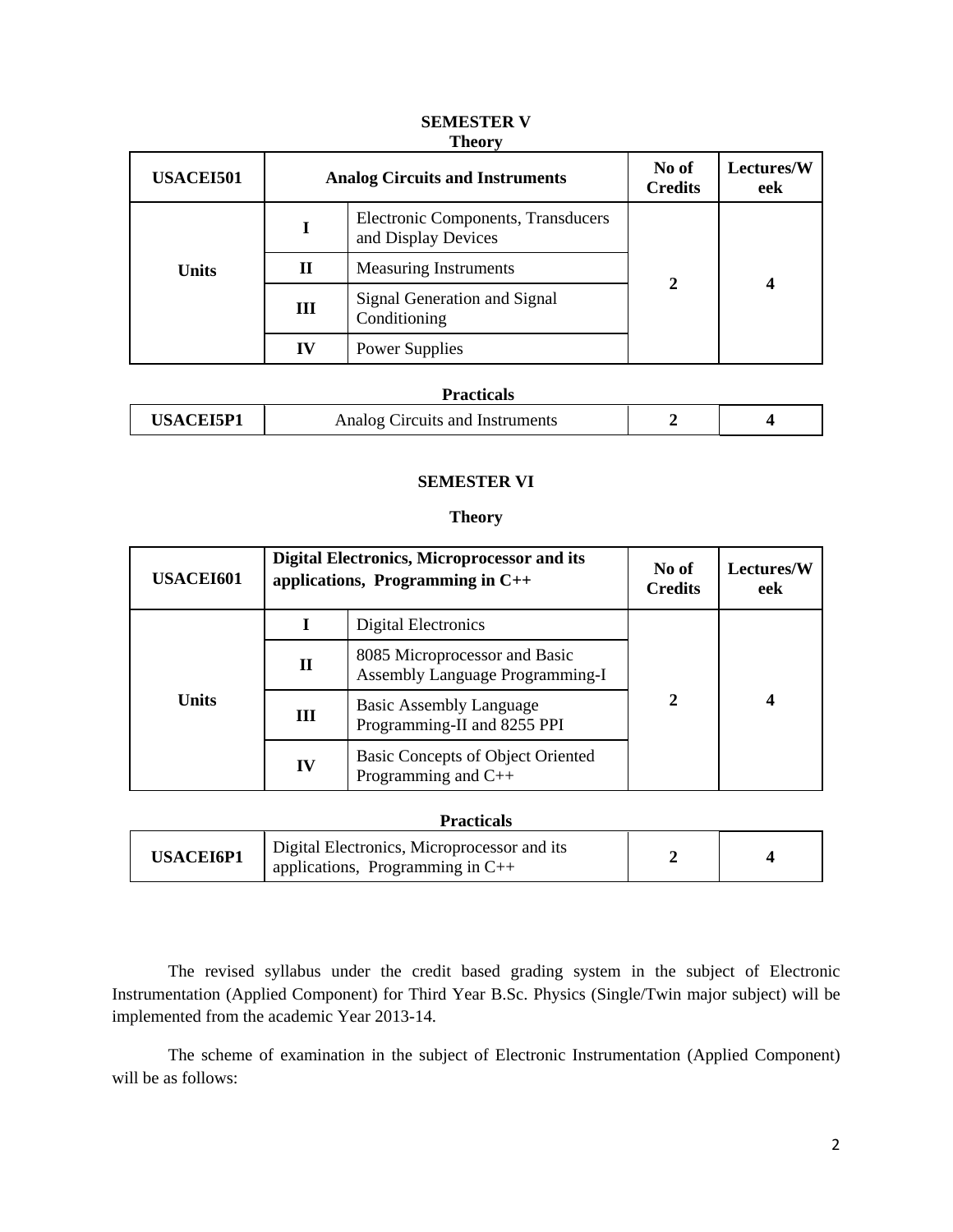# **Semester V & VI : Theory**

# **Course Code: USACEI501 & USAEI601**

# **(A) Internal Examination: 40 marks**

| Sr.            | <b>Particulars</b>                                                     | <b>Marks</b> |
|----------------|------------------------------------------------------------------------|--------------|
| N <sub>o</sub> |                                                                        |              |
|                | One Class Test/case study/online examination to be conducted in the    | 20           |
|                | given semester                                                         |              |
| $\mathcal{L}$  | One assignment based on the curriculum to be assessed by the teacher   |              |
|                | concerned                                                              |              |
|                | Active Participation in routine class instructional deliveries.        | 05           |
|                | Overall conduct as a responsible learner, communication and leadership |              |
|                | qualities in organizing related academic activities                    |              |

# **(B) External Examination : 60 marks**

- Duration of each Theory paper will be of two and half hours.
- Each theory paper shall consist of five questions, one from each unit and the fifth question will be from all the units. All questions are compulsory and will have internal choice.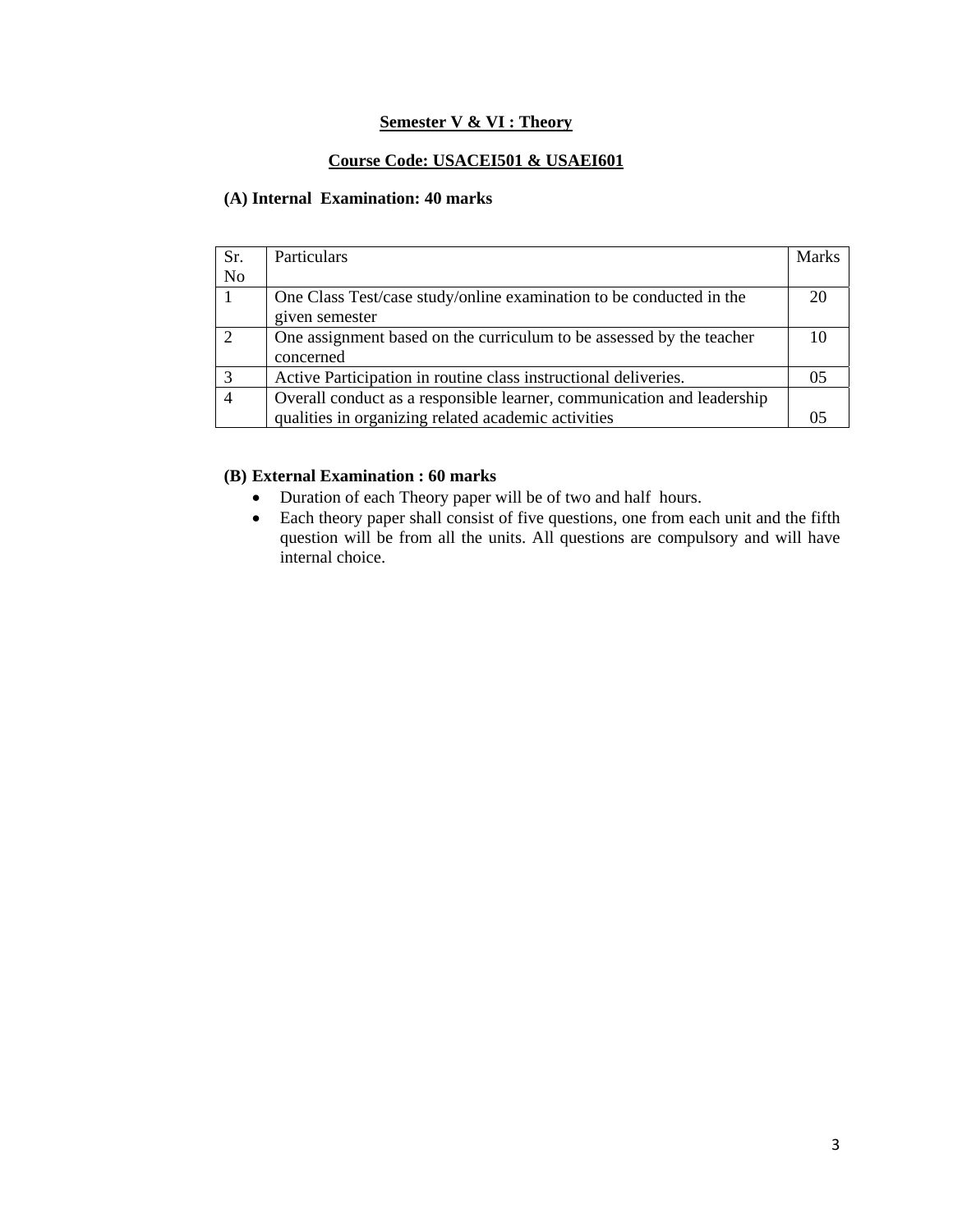## **Semester V & VI : Practical**

## **Course Code: USACEI5P1 & USAEI6P1**

There will not be any internal examination for practicals. The External examination will be conducted as per the following scheme by the respective colleges and the marks will be forwarded to the University:

| Sr. No. | Particulars of External Practical Examination | <b>Marks</b> |
|---------|-----------------------------------------------|--------------|
|         | <b>Laboratory Work</b>                        | Eight        |
|         | Journal                                       |              |
|         | Viva                                          |              |
|         | <b>TOTAL</b>                                  | 100          |

## **Total Marks in each semester :**

- Duration of each Practical paper will be of 3 Hours per semester.
- A certified Journal of Electronic Instrumentation must contain a minimum of **EIGHT** Experiments in each semester. At least **TWO** experiments from each sub group as mentioned in the syllabus should be performed and reported in journal.
- Every candidate will be required to perform **ONE** experiment (from sub groups A, B or C) at the semester end practical examination.
- A candidate will be allowed to appear for the Practical Examination only if the candidate submits his/her certified Journal or a certificate from the Head of the Department of Physics stating that the candidate has completed the practical Course of Electronic Instrumentation of the respective semester as per requirements.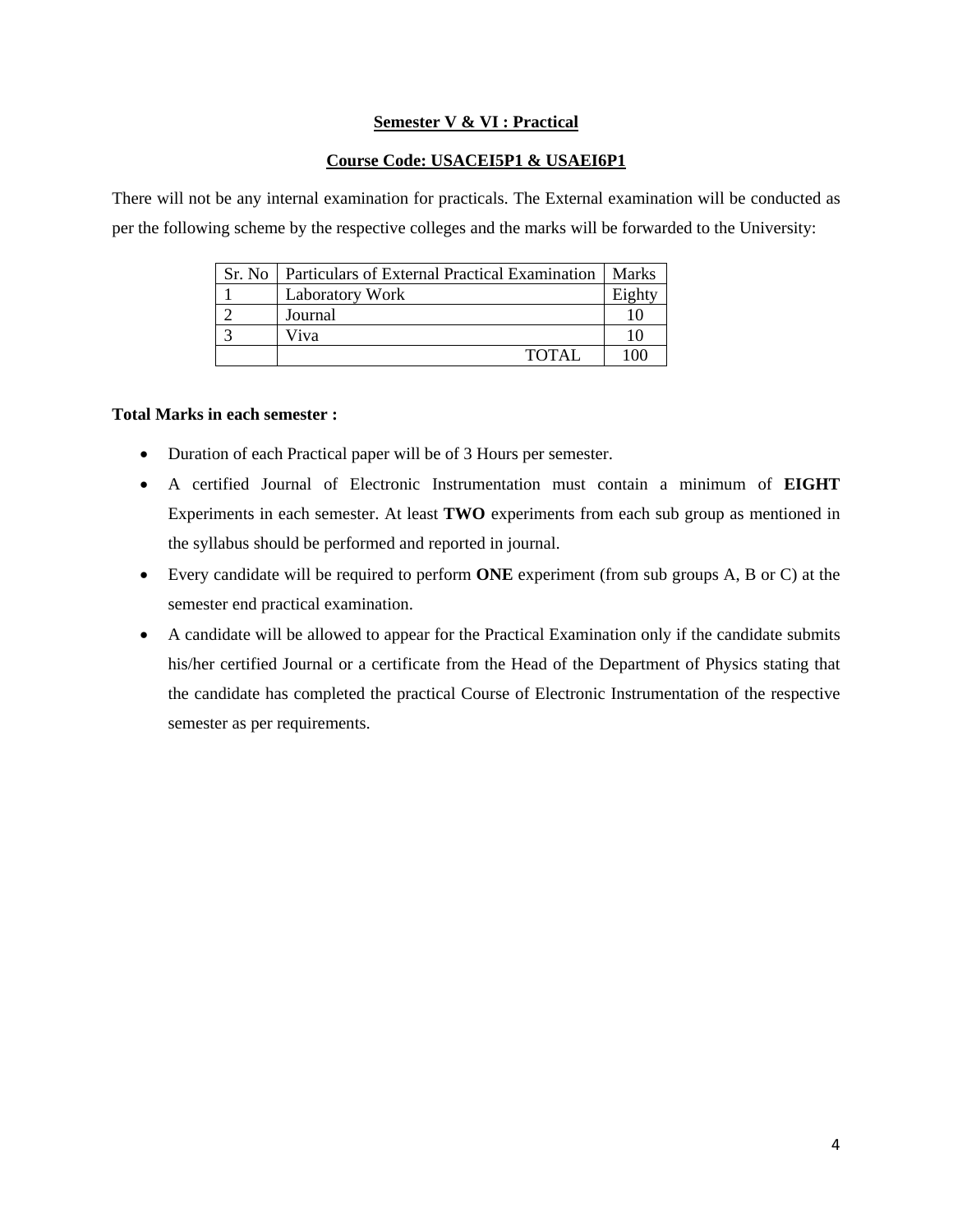#### **Semester V**

#### **Course Code: USACEI501**

#### **Title:** ANALOG CIRCUITS AND INSTRUMENTS

#### **Unit 1: Electronic Components, Transducers and Display Devices (***15 Lectures)*

**[** *Review of passive components: resistor, capacitor, and inductor* 

*Ref. BKG: 1.4 & 1.4.1 Introduction to Transducers Ref. K: 1.3.1 & 1.3.2* **]** 

(i) Temperature measurements:

Resistance thermometer, thermocouple & thermistor.

#### **Ref. H & C: 11.5.1, 11.5.2 &11.5.4**

(ii) Pressure & Displacement Transducers:

Strain Gauges (derivation of gauge factor is not expected), LVDT, Capacitive

#### **Ref. K: 13.6, 13.11, 13.13 &13.14**

(iii) Optical Transducers & display devices: LED, LCD, and Dot Matrix Display.

Seven segment LED display, BCD to seven segment decoder / driver, Liquid

crystal displays.

#### **Ref. K: 13.16, 2.10, 2.11 & 2.12.4 T: 6.6, 6.8, 6.9**

#### **Unit 2: Measuring Instruments** *(15 Lectures)*

(i) Cathode Ray Oscilloscope:

Introduction, CRO block diagram, CRT connection, Vertical amplifier, Basic function of sweep generator, Horizontal deflection system,

Triggered sweep, Trigger Pulse, Delay line.

Probes: - 1:1 probe, 10:1 probe, Attenuators (Uncompensated and Compensated), Dual trace CRO

#### **Ref. K: 7.1, 7.4, 7.12, 7.6, 7.3.1, 7.7,7.8, 7.9,7.10,7.28.1, 7.28.2, 7.29, 7.29.1, 7.29.2 & 7.15**

(ii)Analog Electronic Multimeters:

Transistor voltmeter, Solid state (Op Amp based)voltmeter

## **Ref. K: 4.7 & 4.9**

transducers, Load Cell.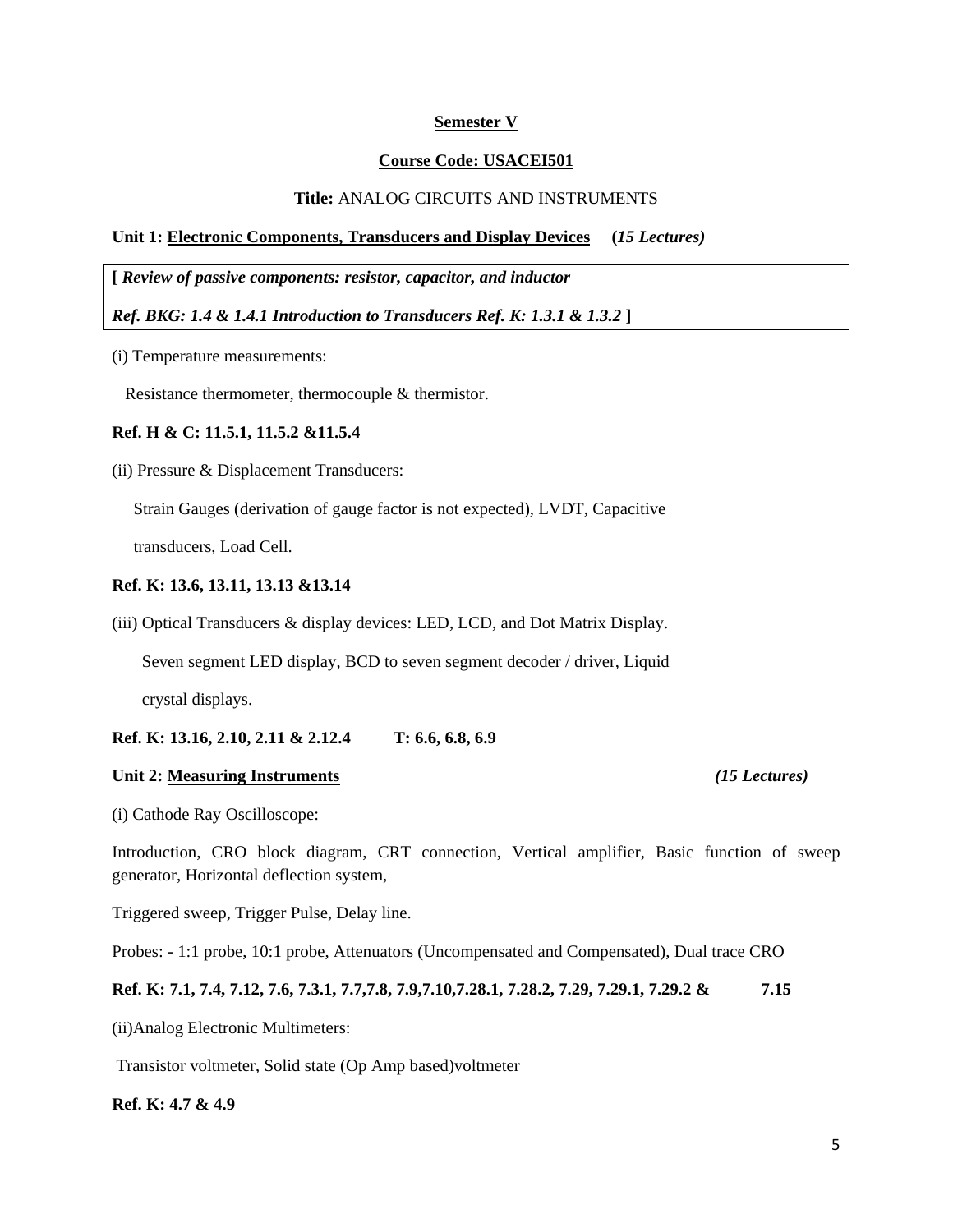(iii)Digital Instruments:

D/A Conversion, Variable(weighted) resistor and Binary Ladder (4bit) type D/A Converters.

## **Ref**. **M&L**:**12.1 & 12.2**

DMM, 3 ½ Digit, resolution and sensitivity, general specification

**Ref. K: 6.2, 5.8, 5.9 & 5.10**.

## **Unit 3: Signal Generation and Signal Conditioning (***15 Lectures)*

(i) Signal generators and Clippers using op-amps and 555 timer applications:

Oscillators: Wien bridge Oscillator ,Triangular Wave generation, Sawtooth wave-generation and Square –triangular wave generator using op-amp.

Positive and Negative Clippers using Op-amp.

555 Timer applications: Tone Burst Oscillator (Temperature to frequency conversion) Voltage controlled frequency shifter.

# **Ref. G**: **7**.**13, 7.16, 7.17 & 8.12.1. C & D : 13.4.1 & 13.4.2**

 $(ii)$ Instrumentation Amplifier  $&$  its applications:

Basic Instrumentation Amplifier, Instrumentation system, Applications of Instrumentation Amplifier, Temperature indicator, light intensity meter, analog weight scale.

# **Ref. K**: **14.3, 14.3.2, 14.4, 14.4.1, 14.4.2, 14.4.3**

(iii)Active filters:

Introduction, Active Filters, 2<sup>nd</sup> order Low Pass Butterworth filter, 2<sup>nd</sup> order High Pass Butterworth filter, Band pass Filters, wide band pass filter, wide band rejection filter and narrow band rejection filter.

**Ref. G**: **7.1, 7.2, 7.4, 7.6, 7.7, 7.8, 7.8.1, 7.9.1 & 7.9.2**

## UNIT 4: <u>Power Supplies</u> (*15 Lectures*)

(i) Linear and switching regulators

Adjustable Positive Voltage Regulator (LM 317), Adjustable Negative Voltage Regulator (LM 337), Formation of adjustable bipolar voltage regulator using LM317 and LM337. Fixed output voltage regulator with current booster.

**Ref. C & D**: **16.11, 16.12, 16.13 M**: **24.5**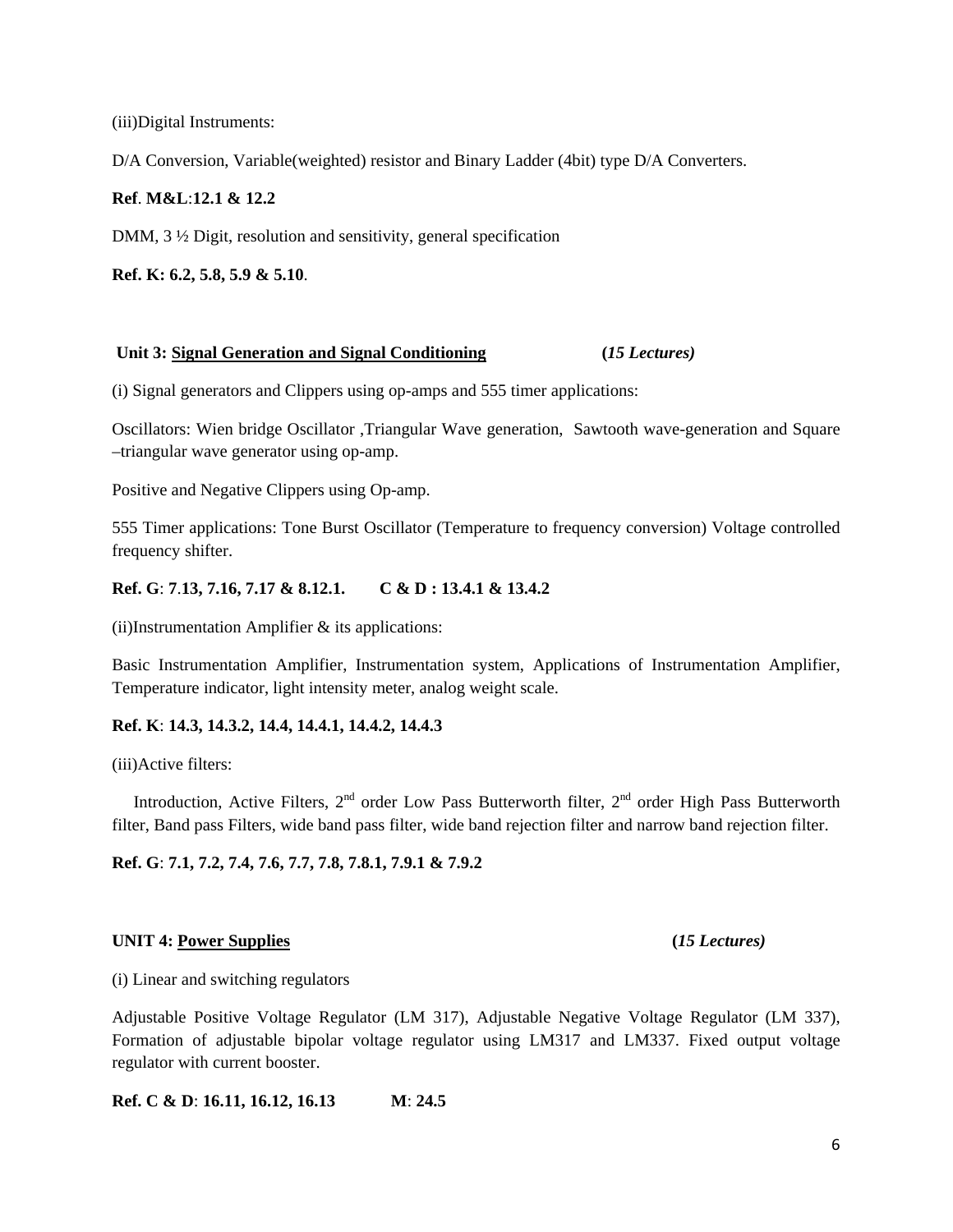Constant current source (ground load) using OP-Amp and pnp transistor

# **Ref C & D**: **5.5.2**

Basic and Monolithic Switching regulators (buck, boost and buck – boost) (Only basic Configurations)

# **Ref M**: **24.7**

## References:

1. BKG: Basic Electronics and Linear Circuits by N. N. Bhargava, D. C. Kulshreshtha and S. C. Gupta. Technical Teachers training Institute,

Tata McGraw Hill Publishing Company Limited.

- 2. H & C: Modern Electronic Instrumentation & Measurement Techniques by Albert D. Helfrick & William D. Cooper (PHI) Edition.
- 3. K: Electronic Instrumentation by H. S. Kalsi, 2nd Edition, Tata McGraw Hill.
- 4. T: Digital electronics by G. L. Tokheim (6th Editon) (Tata Mc Graw Hill)
- 5.  $C & D$ : "OPAMPs and linear integrated circuits" by Coughlin & F. F. Driscoll  $(6<sup>th</sup> Edition)$ , Eastern Economy Education, PHI.
- 6. G: OPAMPs & linear integrated circuits by R. A. Gayakwad, $(4<sup>th</sup> Edition, PHI)$
- 7. M: "Electronic Principles" by A. P. Malvino (6th edition, PHI).
- 8. M & L: Digital Principle & Applications" by Malvino & Leach ( $6<sup>th</sup>$  edition, TMH)

## Additional References:

H & H: The Art of Electronics, by Paul Horowitz & Winfield Hill (2nd Edition)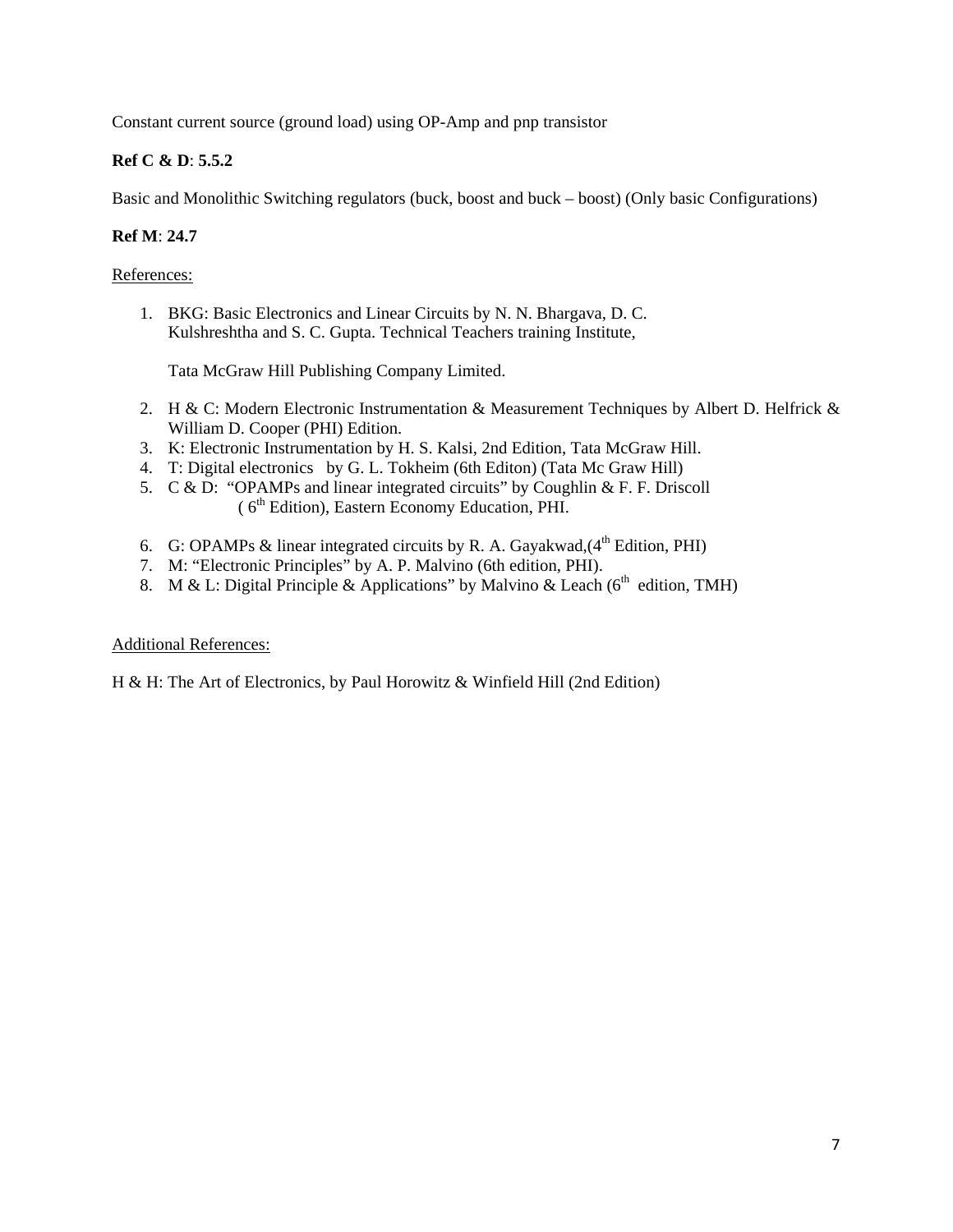## **PRACTICALS (Semester V)**

#### **Course Code: USACEI5P1**

#### **GROUP-A**

- 1. Thermistor Characteristics –Thermal and electrical  $(H & C)$
- 2. Thermistor as sensor in temperature to voltage converter using OPAMP (C&D Ch.8)
- 3. Basic Instrumentation Amplifier using 3 OpAmps coupled to resistance bridge (C&D Ch.8 )
- 4. Study of LVDT characteristics(K Ch. 13)
- 5. Study of Load Cell / Strain Guage (K Ch. 13)

## **GROUP-B**

#### **Note: All the B-group experiments should be performed on breadboard**

- 1. Temperature to frequency Conversion using 555 timer. (C &D Ch. 13)
- 2. OPAMP D/A Converter weighted resistor / Ladder network (M & L Ch. 12)
- 3. Positive and Negative Clipper using op-amp.(G Ch. 8)
- 4. Second Order active Low Pass/High Pass filter (frequency response & phase relation) (K.Ch15)
- 5. Active Notch Filter (frequency response & phase relation) (K.Ch.15)
- 6. Square and Triangular wave generator using OPAMPs with concept of duty cycle. (M.Ch 23)

## **GROUP-C**

- 1. Adjustable Voltage Regulator using LM 317.(C&D Ch 14)
- 2. Adjustable constant Current Source using LM 317. .(C&D Ch 14)

 3. Constant Current source using OPAMP and PNP transistor (o/p current less than 50 mA) (C & D  $Ch 5)$ 

- 4. Study of Monolithic IC regulator. (M Ch.24)
- 5. Study of variable dual power supply LM 317 & LM 337 ( $\pm$  3v to  $\pm$  15v). (C & D Ch. 13)

#### **References:**

- 1. H & C : Modern Electronic Instrumentation & Measurement Techniques By Albert D. Helfrick & William D. Cooper (PHI) EEEdition
- 2. C & D : "OPAMPs and linear integrated circuits" by Coughlin & F. F. Driscoll  $(6<sup>th</sup>$  edition PHI)
- 3. G: OPAMPs and linear integrated circuits by R.A. Gayakwad  $(4<sup>th</sup>$  edition, PHI)
- 4. M : "Electronic Principles" by A. P. Malvino (6th edition, PHI)
- 5. K : Electronic Instrumentation by H. S. Kalsi (TMH)  $2<sup>nd</sup>$  Edition
- 6. M & L : Digital Principle and Applications" by Malvino and Leach (5th edition, TMH)
- 7. RPJ : Modern Digital Electronics 3rd edition (TMH) R .P. Jain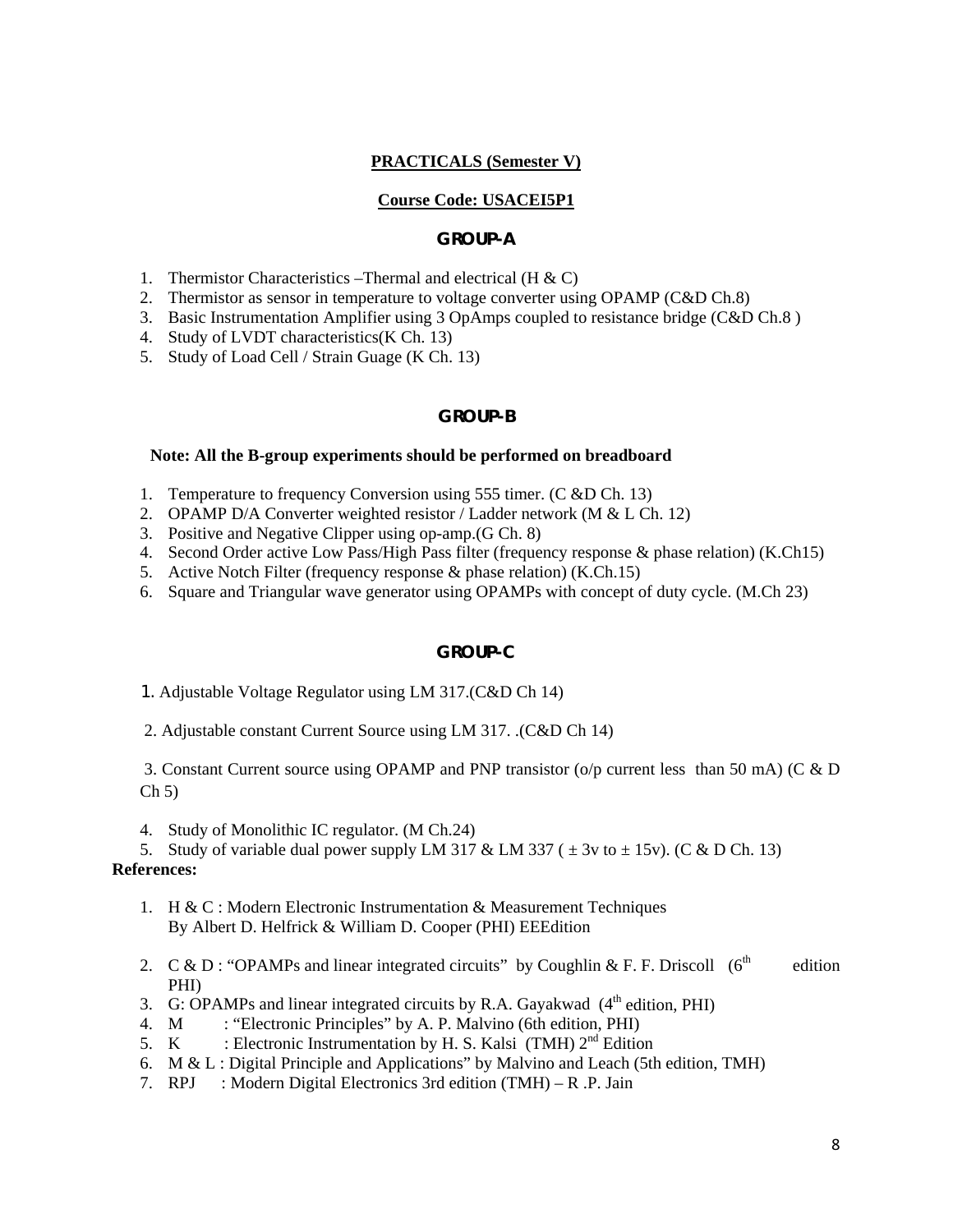# **Semester VI**

# **Course Code: USACEI601**

# **Title: Digital Electronics, Microprocessor and its applications, Programming in C++**

## **Unit 1 Digital Electronics** *(15 lectures)*

Tri-State Devices, Buffers, Decoders, Encoders, Latch.

# **Ref: RG**: **3.5, 3.5.1, 3.5.2, 3.5.3, 3.5.4 & 3.5.5**

Multiplexers, Their use in Combinational Logic design, multiplexer tree, De-multiplexers, Their use in Combinational Logic design, De-multiplexer tree.

# **Ref: RPJ: 6.2.1, 6.2.2, 6.3.1 & 6.3.2**

Memory Classification, Charge Coupled Device memory.

# **Ref: RG: 3.2.7. and RPJ: 11.9.1, 11.9.2 & 11.9.3**

# **Unit 2 8085 Microprocessor and Basic Assembly Language Programming-I** *(15 lectures)*

Introduction, Historical Perspective, Organization of a Microprocessor Based system, How does the Microprocessor works, Machine Language, Assembly Language, Writing and executing an Assembly Language Program, High Level Languages.

# **Ref: RG: 1.1, 1.1.2, 1.1.3, 1.2 (Omit - 1.2.4)**

8085 Bus Organization, 8085 Hardware model, 8085 Programming Model, The 8085 Microprocessor, Microprocessor Communication and Bus Timings, De-multiplexing of Address and Data Bus, Generating Control Signals. A detailed look at 8085 Microprocessor.

# **Ref RG: 3.1.1, 2.1.1 & 2.1.2, 4.1.1,4.1.2,4.1.3,4.1.4,4.1.5**

Instruction, Instruction Word Size, Opcode Format **Ref: RG: 2.3.1 & 2.3.2**, Addressing Modes **Ref: RG: 6.1.1.** The 8085 Instruction Set (Classification) **Ref: RG: 2.2.1,** Data transfer Operations **Ref: RG: 6.1, 7.2.1, 7.2.2 & 7.3.3**, Arithmetic Operations **Ref: RG: 6.2, 7.2.4 & 7.3.1**,

# **Unit 3 Basic Assembly Language Programming-II and 8255 PPI** *(15 lectures)*

Logical Operations **Ref RG: 6.3, 7.4 & 7.5**, Branch Operations **Ref: RG: 6.4, 9.2** *{Omit – 9.2.1, 9.2.2}* **& 9.3** Stack **Ref: RG: 9.1**, Introduction to Advanced Instructions **Ref RG: 10.7**, Flowchart **Ref: RG: 6.1.2**

IC 8255 (PPI): Block diagram of the 8255A, Mode 0: Simple Input or Output, BSR (Bit Set/Reset) Mode. **Ref: RG: 15.1.1, 15.1.2, & 15.1.3** 

# **Unit 4 Basic Concepts of Object Oriented Programming and C++ (***15 lectures)*

**(1) Basics of Object-Oriented Programming & Beginning with C++:**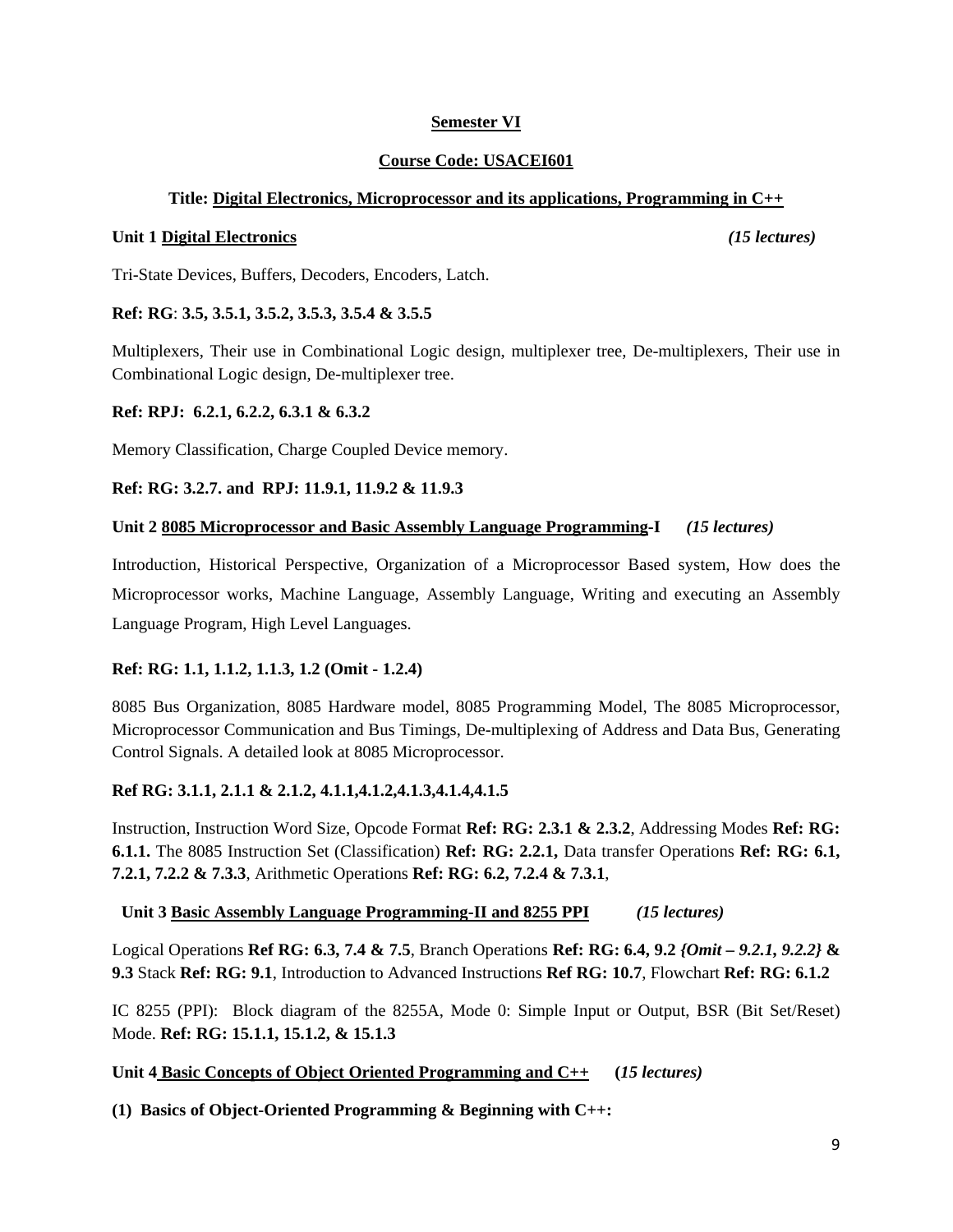A look at Procedure-Oriented Programming, Object-Oriented Programming Paradigm, Basic concepts of Object-Oriented Programming, Benefits of OOP, Object-Oriented Languages, Applications of OOP.

What is C++?, Applications of C++, A simple C++ program, More C++ Statements, Example with Class, Structure of C++ Program, Creating the Source File, Compiling and Linking.

# **Ref EB: 1.3, 1.4, 1.5, 1.6, 1.7 & 1.8**

## **EB: 2.1, 2.2, 2.3, 2.4, 2.5, 2.6, 2.7 & 2.8**

## **(2) Tokens and Expressions in C++:**

Introduction, Tokens, Keywords, Identifiers and Constants, Basic Data Types, User-Defined Data Types, Derived Data Types, Symbolic Constants, Type Compatibility, Declaration of Variables, Dynamic Initialization of Variables, Reference Variables, Operators in C++, Scope Resolution Operator, Member Dereferencing Operators, Memory Management Operators, Manipulators, Type Cast Operator, Expressions and Their Types, Special Assignment Expressions, Implicit Conversions, Operator Overloading, Operator Precedence.

# **Ref EB: 3.1, 3.2, 3.3, 3.4, 3.5, 3.6, 3.7, 3.8, 3.9, 3.10, 3.11, 3.12, 3.13, 3.14, 3.15, 3.16, 3.17, 3.18, 3.19, 3.20, 3.21, 3.22 & 3.23**

## **(3) Control Structures and Functions:**

Control Structures, Functions: The Main Function, Function Prototyping, Call by Reference, Return by Reference, Inline Functions, Default Arguments, Constant Arguments, Function Overloading, Math Library Functions.

## **Ref EB: 3.24,4.1, 4.2, 4.3, 4.4, 4.5, 4.6, 4.7, 4.8, 4.9 & 4.11**

## Main References:

- 1. RPJ: Modern Digital Electronics by R. P. Jain, 3<sup>rd</sup> Edition, Tata McGraw Hill.
- 2. RG: Microprocessor Architecture, programming and Applications with the 8085 by Ramesh Gaonkar, 5<sup>th</sup> Edition, Prentice Hall of India.
- 3. EB: Object Oriented Programming with C++ by E Balagurusamy, Third */Fourth Edition, Tata McGraw-Hill Publishing Company Limited.*

## Additional references:

#### 1) **Microprocessor and Applications** by Vibhute and **Borole,** Techmax Publications, Pune.

- 2) Microprocessor, Principles & Applications by Gilmore ( $2<sup>nd</sup> Ed$ ) TMH
- 3)Programming with C++ by D. Ravichandran, Tata McGraw-Hill Publishing Company Limited.
- 4) Starting out with C++ by Tony Gaddis, Third Edition, Addison Wesley Publishing Company.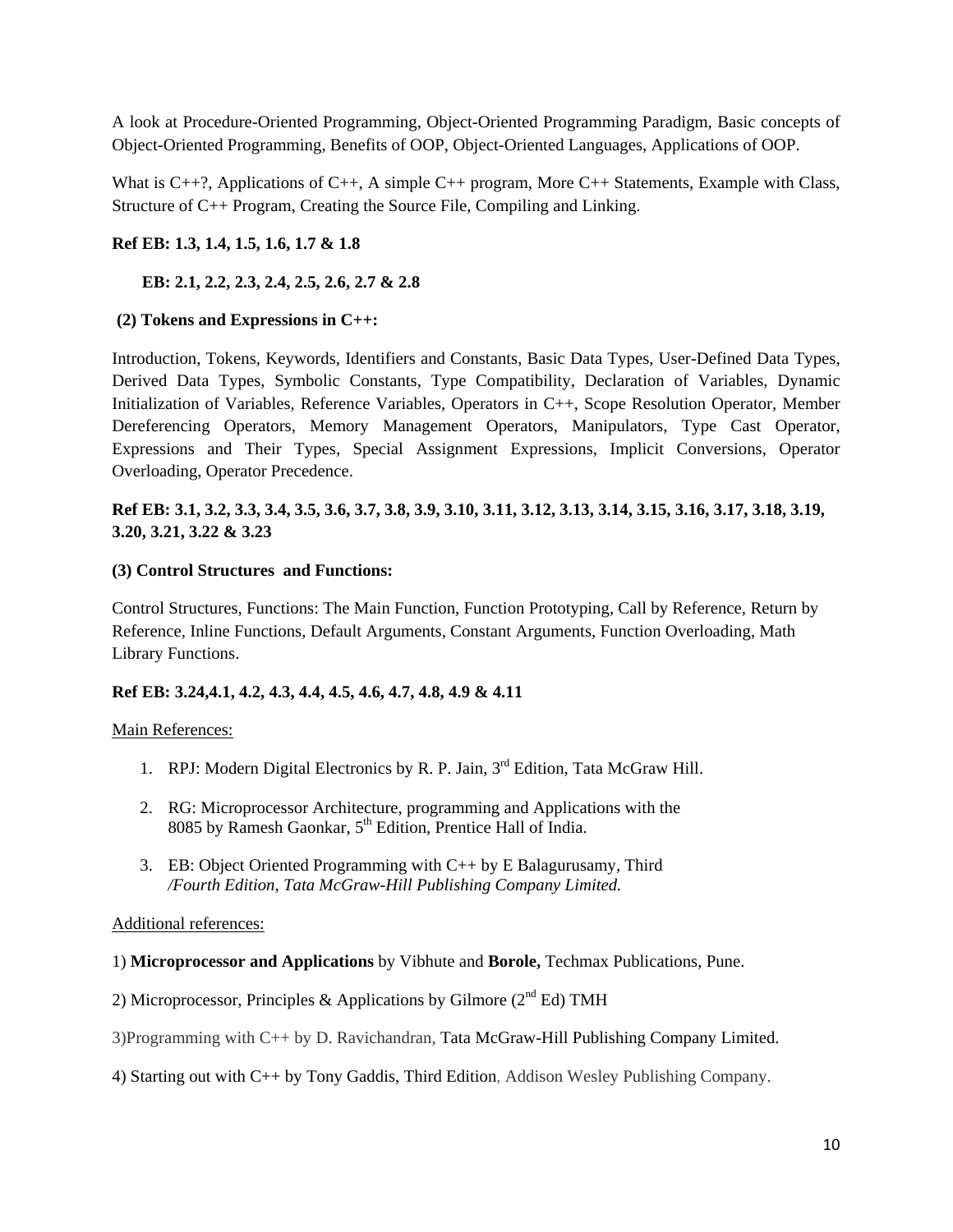#### **PRACTICALS (Semester VI)**

#### **Course Code: USACEI6P1**

#### **GROUP A**

- 1) Study of 3:8 Decoder (74LS138) and study of 8:3 Priority Encoder (74LS148) and their applications.(**RPJ**)
- 2) Study of Latch (74LS373) and its applications.(**RPJ**)
- 3) Study of 8:1 Multiplexer (74LS151) and its applications.(**RPJ**)
- 4) Study of1: 4 De-multiplexer (74LS155) and its applications.(**RPJ**)
- 5) Study of ROM and its addressing using decoder.(**RPJ & RG**)

#### **GROUP B**

#### **8085 Programming**

**NOTE: The students should be familiar with Keyboard and Display utilities such as READ KEYBOARD, TO DISPLAY ON ADDRESS FIELD, TO DISPLAY ON DATA FIELD, mentioned in their 8085 µp kit's manual.** 

- 1) Writing Assembly Language Programs using Direct Register Addressing, Indirect Addressing: i) To Add 8-bit/16-bit numbers with CARRY. (Display/Store result and Carry)
	- ii) To Subtract 8-bit/16-bit numbers with BORROW. (Display/Store result and Borrow)
- 2) Writing Assembly Language Programs:-

 i) To accept 4-bit/8-bits numbers from Keyboard, add/subtract and display/store Result, Carry/Borrow)

ii) To Add a series of numbers. (Display Result and Carry)

 iii) To multiply two, 8 - bit numbers (Using Direct Register Addressing, Indirect Addressing) and Display result.

- 3) Writing Assembly Language Programs:
	- i)To transfer a series of block of data from Source to Destination.
	- ii) To find odd/even numbers from a series of block of data. (Display result)
- 4) Writing Assembly Language Programs:
	- i) To find positive/negative nos. from a series of block of data. (Display result)
	- ii) To find maximum/minimum from a series of block of data. (Display result)
- 5) Writing Assembly Language Programs:
	- i) To divide two, 8 bit nos. (Display Quotient and Remainder)
	- Ii) To arrange, 8 bit nos. in ascending/descending order.
	- 6) Write a program to blink Port C bit n  $(n = 0 \text{ to } 7 \text{ any one})$  of the 8255 PPI available on your 8085 kit. Use Bit Set/Reset mode. Find port addresses from manual and use them.
	- 7) Using 8255 Design a system (both Software and Hardware) that will cause 4 LEDs to flash 10 times when a push button switch is pressed, use suitable delay. (use breadboard to design hardware part)

#### **References:**

1. H & C : Modern Electronic Instrumentation & Measurement Techniques By Albert D. Helfrick & William D. Cooper (PHI) EEEdition